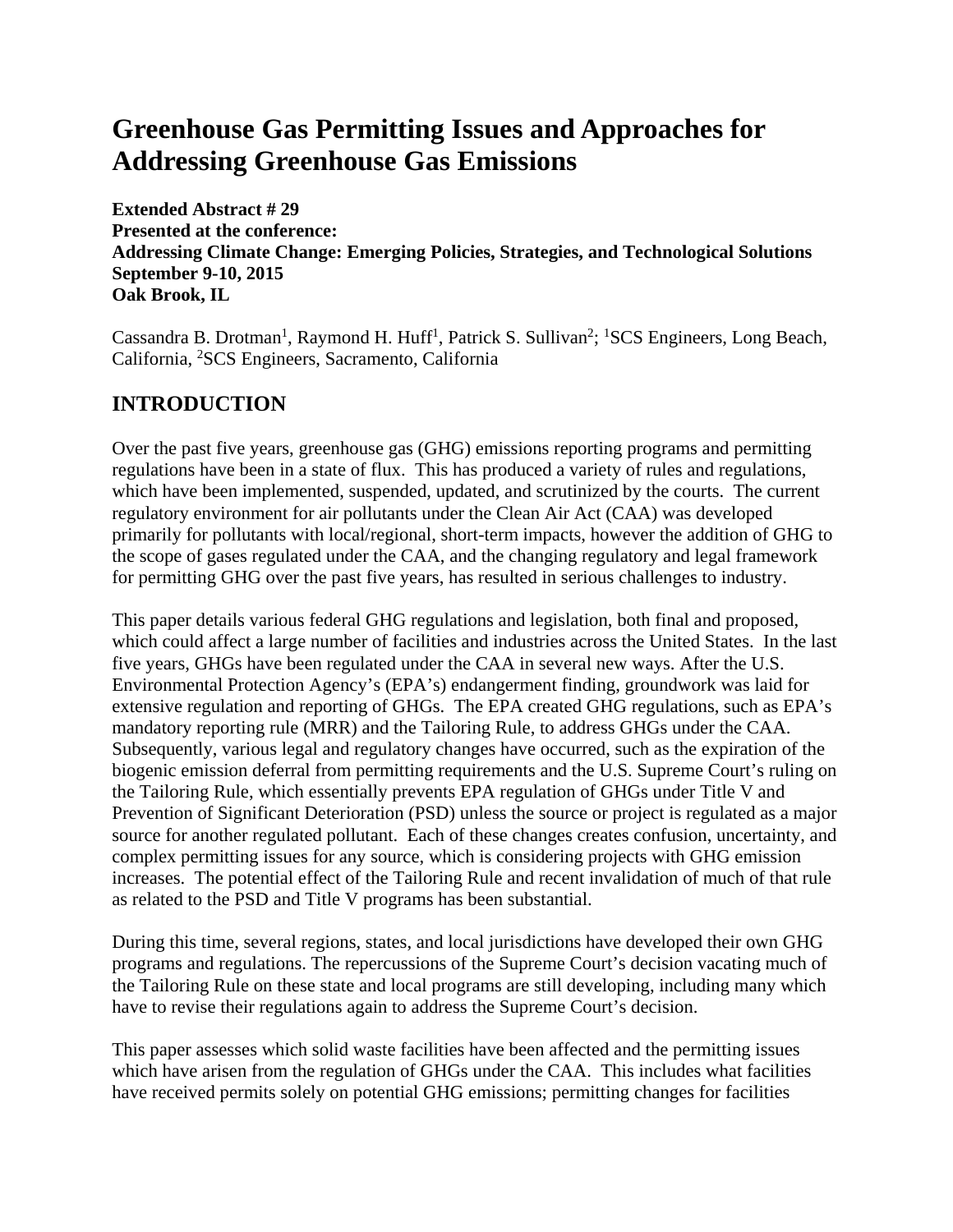emitting biogenic GHGs; and what additional monitoring and recordkeeping programs will be necessary to comply. The effect of Supreme Court's ruling on the Tailoring Rule and the loss of biogenetic deferral will also be assessed for landfills and other solid waste facilities

#### **GHG EMISSIONS INFLUENCE ON PSD/TITLE V PERMITTING**

As stated above, through the EPA inclusion of GHG emission influence on PSD and/or Title V permit requirements the Tailoring Rule could apply to all major sources and landfills. For biogenic sources in particular, such as biogas and landfill gas (LFG)-derived emissions, the carbon dioxide (CO2) emissions are considered biogenic, meaning they come from a biofuel and do not contribute to a net increase in atmospheric CO2.

Under Step 1 of the Tailoring Rule, PSD applied to GHGs if the sources was already subject to PSD for another regulated NSR pollutant and the source has a GHG potential to emit (PTE) equal to or greater than 75,000 tons per year (tpy) of  $CO<sub>2</sub>e$ . From January 2, 2011 to June 30, 2011, permits were issued under this guidance.

On July 1, 2011, the EPA issued a rule (40 Code of Federal Regulation (CFR) Parts 51, 52, 70, and 71, Federal Register Volume 76, No. 139, pages 43490 to 43508) to defer the inclusion of biogenic CO<sub>2</sub> in PSD and Title V programs under the Tailoring Rule.

Under Step 2 of the Tailoring Rule, PSD and title V applied to GHGs as stated above in Step 1 or if the source had a GHG PTE equal or greater than  $100,000$  tons per year CO<sub>2</sub>e and  $100/250$  tpy mass basis, or increase of 75,000 tpy as a major modification.

On July 12, 2013, the U.S. Court of Appeals for the District of Columbia Circuit (D.C. Circuit) vacated the Deferral Rule that had suspended regulation of "biogenic" GHG emissions under the CAA. However this legal finding vacating the deferral of biogenic GHG emissions did not take effect until the U.S Supreme Court Ruled on the GHG case. The case was heard in March 2014, and the ruling was issued in June 2014 limiting the ability to regulate GHGs under the CAA and striking down major provisions of the Tailoring Rule.

With the Supreme Court ruling, there is some confusion in the regulation of biogenic GHGs since their ruling did not directly address those. On July 21, 2014, the biogenic deferral expired on its own, and it has not been reinstated. However, the Supreme Court ruling prevents any regulation of GHGs unless the source or project is major for other regulated pollutants. A facility cannot be major for GHGs alone. On July 24, 2014, EPA issued a memorandum recognizing its limitations under the Tailoring Rule and clarifying when Title V or PSD requirements for GHGs would be triggered. On November 19, 2014, the EPA issued its "Framework for Assessing Biogenic CO2 Emissions from Stationary Sources" (Framework). The Framework clearly defines biogenic  $CO<sub>2</sub>$  coming from municipal solid waste (MSW) as having a biogenic assessment factor (BAF) of zero, meaning CO<sub>2</sub> from LFG is fully biogenic, part of the natural carbon cycle, and should not be regulated under the CAA. As such, biogenic CO2 should not be counted as part of the regulated GHG emissions from a LFG source.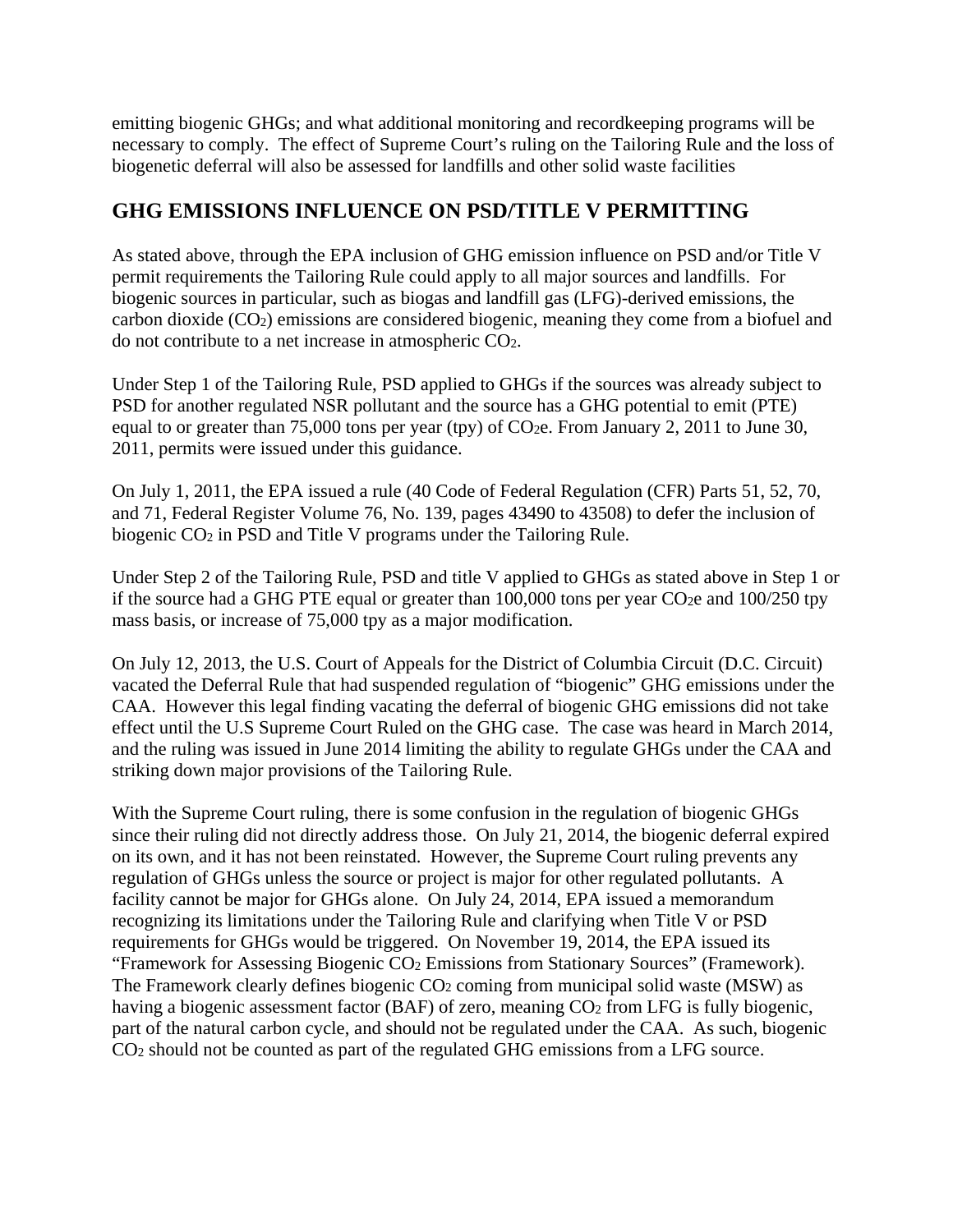All facilities which were solely given permits based on having GHG PTE equal or greater than 100,000 tons per year are no longer regulated as a major source. These permits must be rescinded, and EPA has indicated that there should be no enforcement of the GHG previsions of these permits. EPA is not precluding states and local jurisdictions from retaining permitting requirements for major sources of GHG emissions to the extent state law provides independent authority to do so, and the EPA has left it up to the states and local jurisdiction resolve these permit issues.

Methane (CH<sub>4</sub>) and nitrous oxide (N<sub>2</sub>O) are combustion byproducts and are GHGs. Even when resulting from the combustion of a biofuel, CH4 and N2O are considered anthropogenic. All GHG from combustion of fossil fuels, such as diesel, are anthropogenic and must be included in the GHG emission for Title V compliance. GHG sources at landfills are typically stationary sources associated with LFG destruction (e.g. flare and engines), LFG surface emissions, and tippers. Fugitive emissions are not considered to determine major source emission levels and are not counted under the CAA, although some states and local jurisdictions do count them. Not all GHG have equal impact on the climate, so emissions of  $CH_4$  and  $N_2O$  have been converted into  $CO<sub>2</sub>$  equivalent ( $CO<sub>2</sub>e$ ), the EPA recommends using a global warming potential factor of 25 for CH4 and 310 for N2O. Therefore under the CAA, all Title V landfills must calculate the CH4 and N<sub>2</sub>O associated with combustion sources and include GHG in the permitting process for new major source sites and renewal permits. CH4 emissions from LFG that are non-fugitive, defined by EPA as the portion of LFG that is "reasonably collectable" are also regulated.

### **PROPOSED NSPS MSW LANDFILL RULE**

The EPA is currently working on updating the New Source Performance Standards (NSPS) for MSW Landfills, promulgated under 40 CFR 60, Subpart WWW. On July 17, 2014 the EPA published the proposed rule Standards of Performance for MSW Landfills under 40 CFR 60 Subpart XXX, as well as the advanced notice of proposed rulemaking for Emission Guidelines and Compliance Times for MSW landfills. The EPA is anticipating that the new NSPS rules for landfills will reduce CH4 and air toxic emissions by requiring landfill operators to capture twothirds by 2023. The EPA's goal is to reduce fugitive CH4 emissions from multiple sectors not only including landfills but also other industrial sectors such as the oil and gas industry (e.g. fugitive CH4 emissions from pipe blowdowns, leaks, and pneumatic devices). On June 22, 2015 the EPA sent the proposed NSPS MSW landfill rules to the White House Office of Management and Budget for interagency review. In the United States, approximately 1,000 MSW landfills would be effected by the proposed rule.

The current NSPS MSW landfill rule, works on reducing total fugitive LFG emissions. In light of the President's 2013 Climate Action Plan (including its follow-up Methane Strategy document published in 2014), the EPA is looking at the MSD Landfill NSPS as an opportunities to achieve additional reductions in GHG emissions, including methane emissions. In the advanced notice or proposed rulemaking, the EPA looked at whether to continue regulating LFG or solely methane from MSW landfills. According to the EPA's "Compilation of Air Pollutant Emission Factors," otherwise known as AP-42, LFG typically contains  $CH_4$  and  $CO_2$  as the primary constituents with small amounts of non-methane organic compounds (NMOC) which often contain various organic hazardous air pollutants. Table 1 below shows the LFG broken down by component.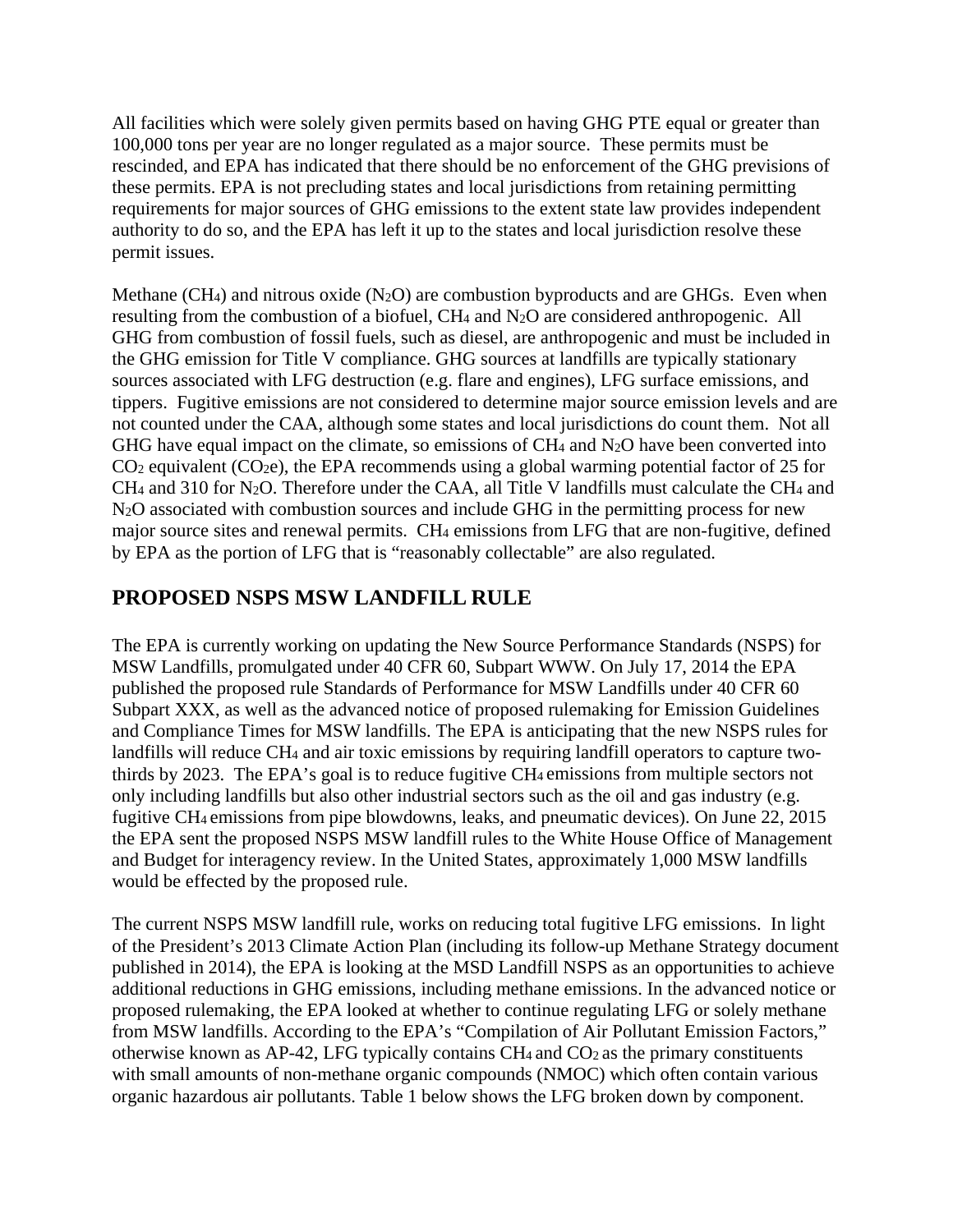| <b>LFG Components</b>           | <b>Approximate LFG Composition</b><br>$\mathcal{O}_0$ |
|---------------------------------|-------------------------------------------------------|
| Methane $(CH4)$                 | $50 - 55$                                             |
| Carbon Dioxide $(CO2)$          | $45 - 50$                                             |
| Nonmethane Organic Compounds    | ${<}1$                                                |
| (NMOCs)                         |                                                       |
| Hazardous Air Pollutants (HAPs) | $< \!\! 0.5$                                          |

| Table 1. LFG Breakdown by Components |  |  |  |  |  |
|--------------------------------------|--|--|--|--|--|
|--------------------------------------|--|--|--|--|--|

The Intergovernmental Panel on Climate Change (IPCC) came out with the Fourth Assessment Report which reported the global warming potential (GWP) of  $CH_4$  as 25 times more potent a GHG than CO<sub>2</sub> over a 100-year period. Based on the CH<sub>4</sub> makeup of LFG and with the amplified GHG effect, the EPA wrote the proposed rule to limit CH<sub>4</sub> emissions to supplement and expand on the existing NSPS rule, which was designed for NMOC reductions. If the proposed rule is implemented, it is unclear what the impact it would have on the major source threshold of 250/100 tons per year. If implemented, CH4 would be a regulated pollutant and as part of stationary source regulation, facilities would have to conduct a New Source Review (NSR) applicability, renew and potentially conduct PSD permitting for CH4. As the Supreme Court decided that the EPA could not tailor GHG emissions definition of a major source, CH4 emissions wouldn't be able to be tailored either. The proposed regulation could be interpreted to mean that any increase in CH4 emission is major and that any source of CH4 emissions is major source, which may seem extreme by such an interpretation is yet another layer of confusion in the regulation of GHGs under the CAA.

#### **SUMMARY**

With the instability of GHG regulations over the past few years, facilities have been struggling to keep up with the ever changing framework. Under the CAA, GHG emission reporting and regulations have been implemented, suspended, and revoked, while at the state and local jurisdictional level GHG rules and requirements have been following federal directions. The constant change for existing permitted facilities has been challenging and for new facilities which have briefly been required to determine if they are affected or not has been even more challenging. On top of all of the GHG regulation and permitting issues, biogenic facilities such as landfills, have had an even more difficult time with the biogenic deferral and how it effects their existing facilities.

The proposed NSPS MSW landfill rule is also going to significantly modify the operations and GHG emission reductions at landfills. If the proposed rule is adopted, it will switch the focus from NMOC reductions to limiting CH4, a major source of GHGs, it is expected that approximately 1,000 landfills will be effected. As the Supreme Court decided that GHG emissions definition of a major source could not be tailored, CH4 emissions would not be able to tailor be tailored either. As one of the main reportable GHG, any increase CH4 emissions would be considered major under Title V and PSD forcing facilities to undergo NSR for facilities. The proposed rule only adds confusion to the regulating GHGs for landfills. Only the test of time, will show how GHGs are end added to the current regulatory framework under the CAA.